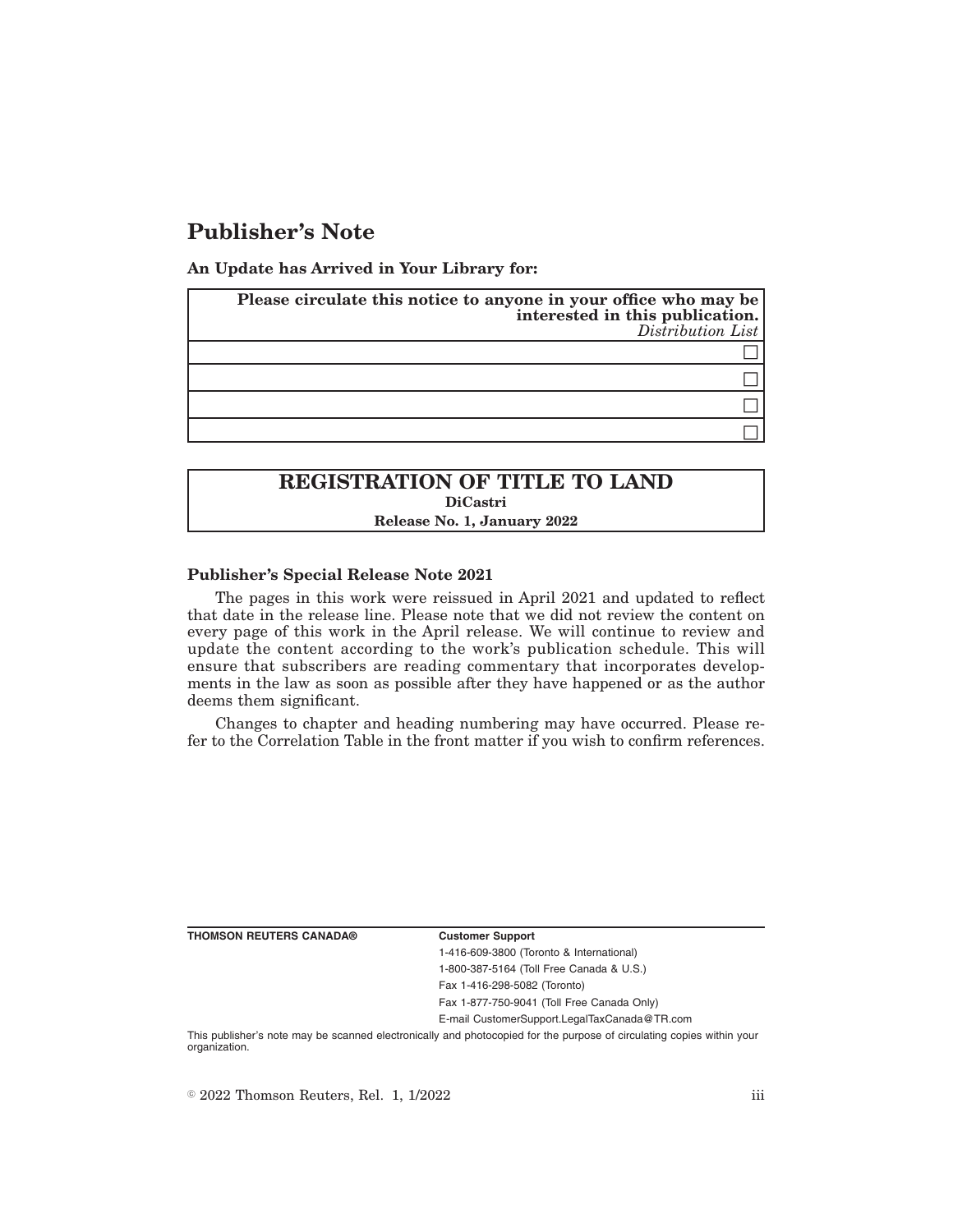*Registration of Title to Land* is the authoritative treatise on land titles in Canada. This three-volume supplemented work provides detailed analysis of the underlying principles, theory and operation of land titles systems in Canada, the adaptation of the Torrens model in the western provinces, and makes a comparative study of the principles of the title registrations embodied in the Ontario Land Titles Act and the English statutes upon which it is based.

This release updates case law and commentary in the following chapters: 6 (Land Descriptions and Registered and Deposited Plans of Survey), 12 (Leases), 15 (Lis Pendens), 16 (Transmission), 17 (Registration), 18 (Statutory Exceptions To Indefeasibility Of Title), 19 (Fraud), 20 (Builders', Construction and Mechanics' Lien Legislation) and 21 (Judgments and Writs of Execution).

### **Highlights**

- E **Leases Option to Renew and Relief from Forfeiture —** In *Narwhal International Limited v. Teda International Realty Inc*., 2021 CarswellOnt 13230, 2021 ONCA 659, the trial judge dismissed a tenant's application for a declaration of entitlement to renew a commercial lease and for an order settling rent. The Court of Appeal dismissed the tenant's appeal. The parties relied on two different lease agreements with distinct renewal provisions and the judge provided cogent reasons for accepting the respondent's document. That document provided that renewal rent be "discussed between landlord and tenant." The term required that the landlord negotiate in good faith but did not create an enforceable contract. The landlord acted in good faith during negotiations, including by making a reasonable final offer that the tenant rejected.
- E **Leases Quiet Enjoyment —** During the COVID-19 pandemic, the tenant's retail store was ordered by the government to close, then to operate only under restrictions. The tenant paid partial rent for a time before closing permanently. The landlord brought an action for rent arrears, and a motion for summary judgment. The Superior Court of Justice granted judgment. The lease's *force majeure* clause referred to government laws and regulations, indicating that such events were contemplated by parties. That clause did not relieve the tenant of its obligation to make prompt and timely rent payments, but did relieve the landlord of its obligation to provide quiet enjoyment of the premises during the lockdown. Where the *force majeure* clause applied, the tenant could not rely on the doctrine of frustration. *Braebury Development Corporation v. Gap (Canada) Inc.*, 2021 CarswellOnt 13191, 2021 ONSC 6210.
- E **Registration Correction by Order of Court and Statutory Exceptions to Indefeasibility of Title — Easements — Essential Characteristics —** In *Michael Fred Flewelling et al. v. The Estate of the Late Gwendolyn Elaine Jones*, 2021 CarswellNB 476, 2021 NBQB 182, the applicants owned lots with title deeds granting the right to use neighbouring property to access a beach. When the owner of that beachside property migrated title to the land titles system, that right of way was not disclosed or certified. The applicants' application to rectify the respondent's title by registering their easement leading to the beach was granted. Wording in applicants' deeds reflected the intention of original grant. The court heard evidence of the parties' discussions before the transfer to land titles, and no evidence the respondents ever attempted to block the applicants' access.